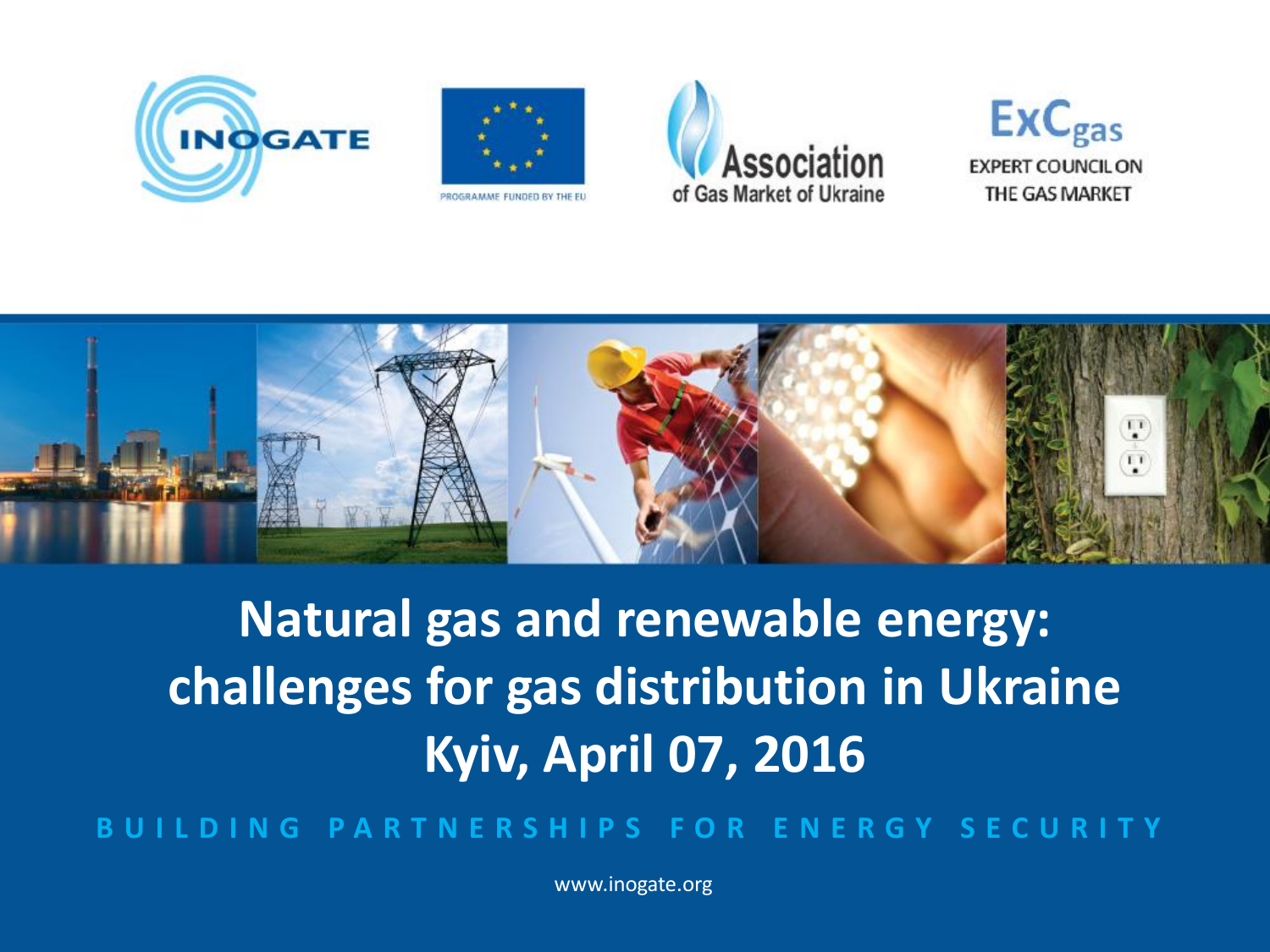

#### **Energy consumption in the EU**

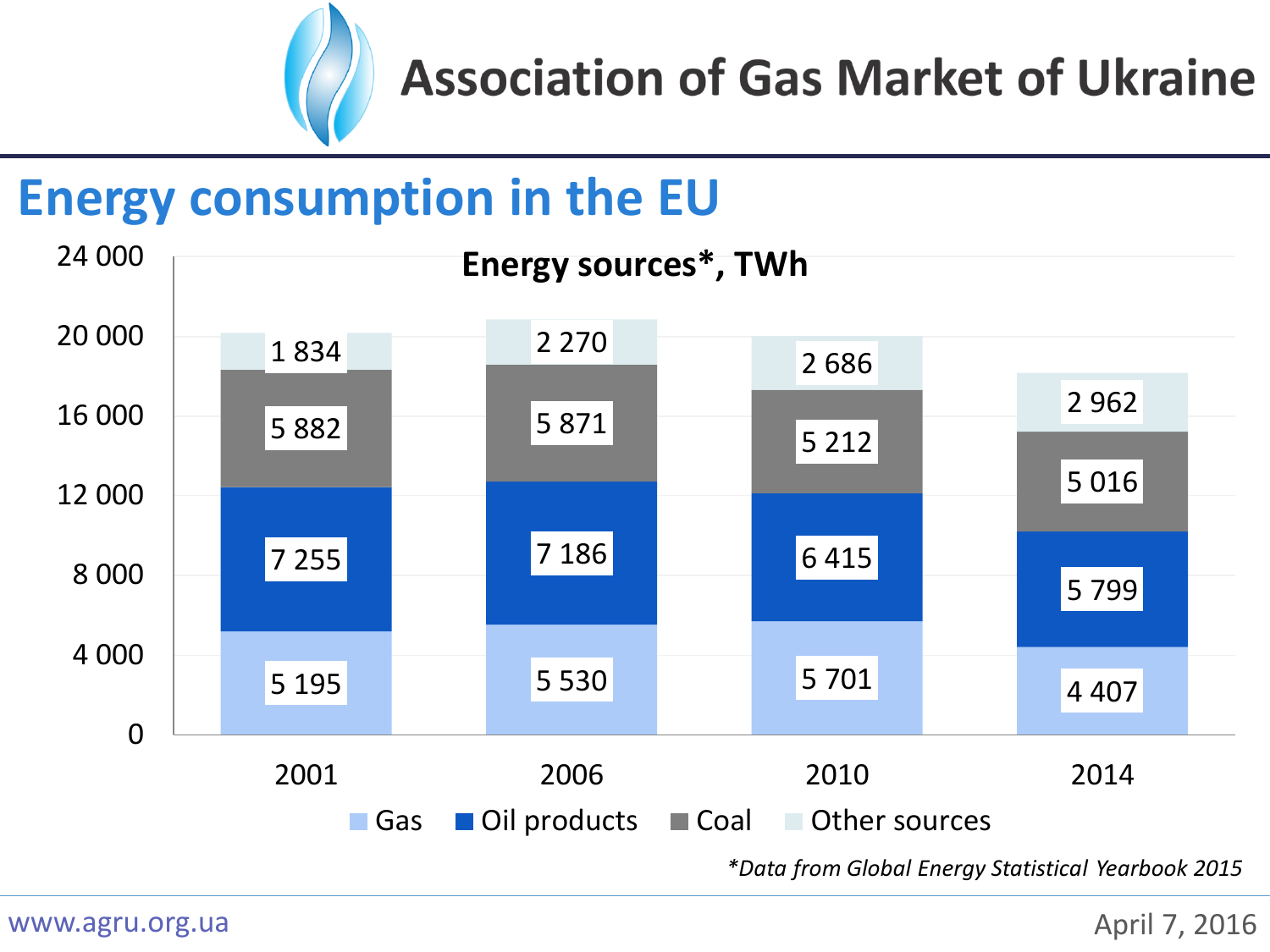

#### **Advantages of natural gas**

- Cleanest among fossil fuels: burning gas releases **60% fewer GHG** than coal or fuel oil
- Requires minimal preparation extraction and delivery (infrastructure already built) requires fewer resources compared to other energy sources
- Stability does not depend on weather conditions (sun, wind)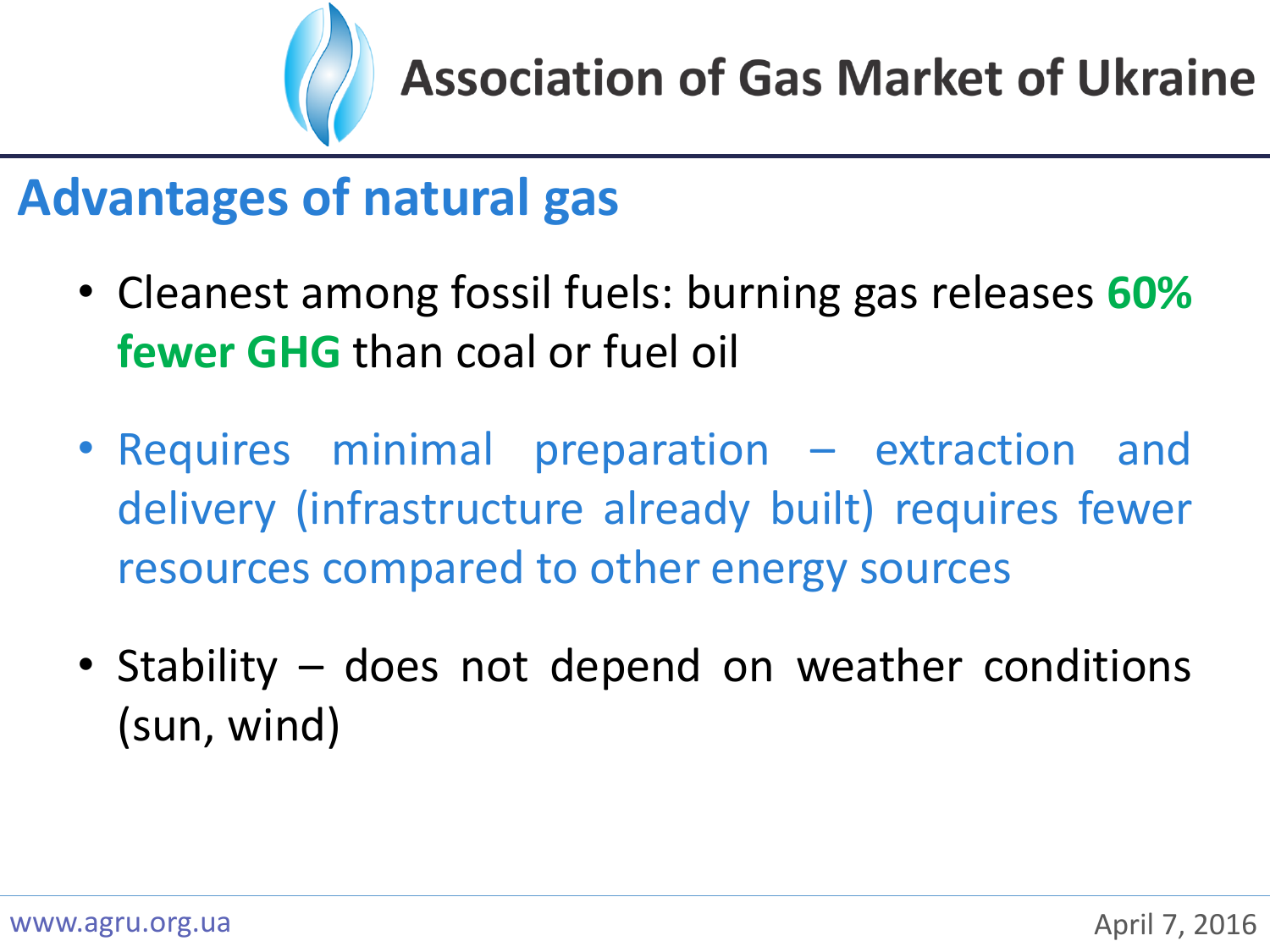

### **The future of natural gas\***

- Gas-fired power plants are the most flexible and the best complement to variable renewables. Together they will replace coal as fuel for producing electricity while ensuring reduction of GHG emissions as demand for energy increases
- Gas will account for 22% in the total volume of energy sources by 2040, while the global gas consumption will exceed that in 2013 (3 321 bcm)

*\*Prognosis by International Energy Agency*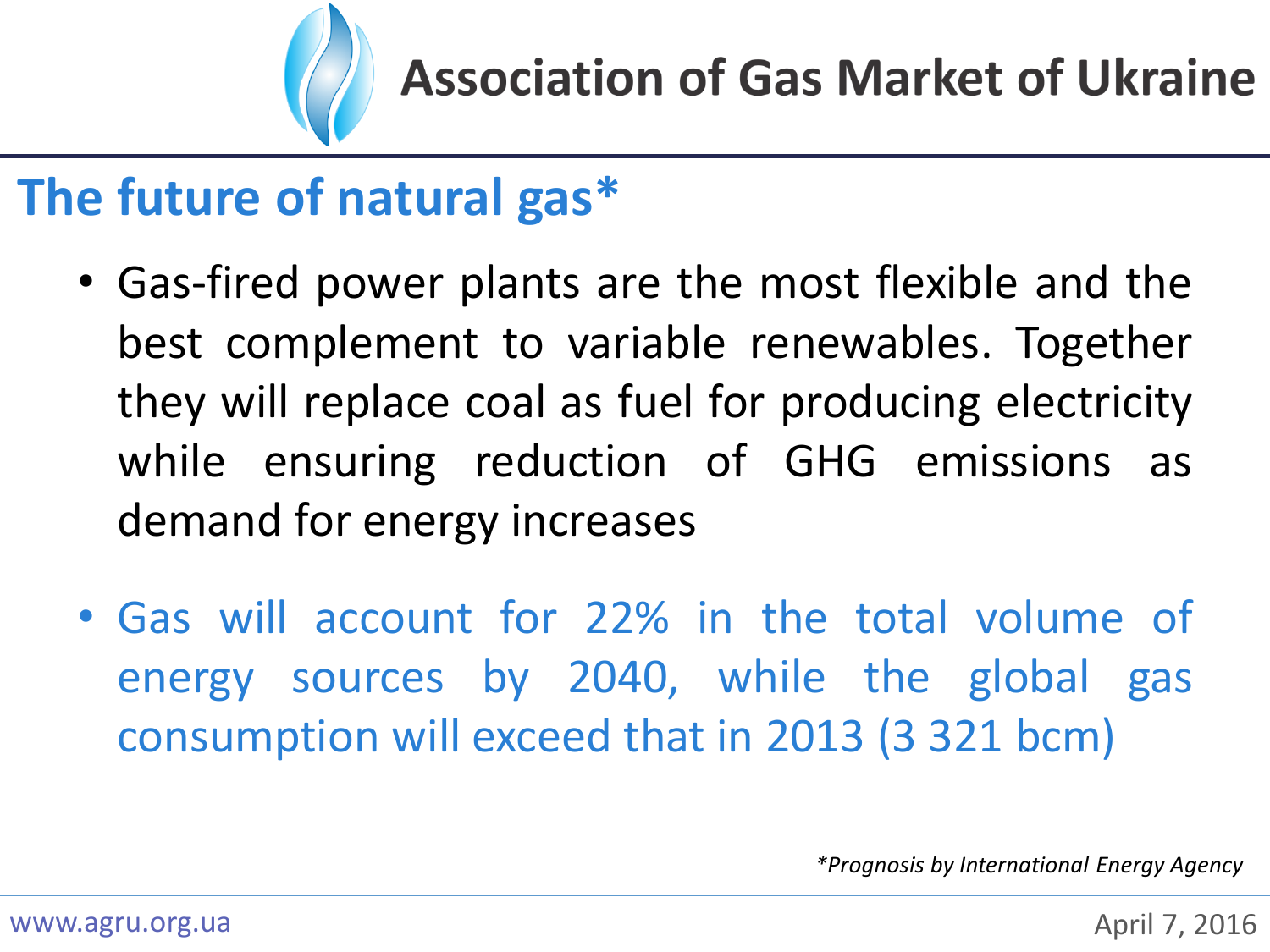

## **Required investments in gas infrastructure: > EUR 10bn/year through 2030:**

- Replacement of coal with gas and various renewable sources of energy
- Development of gas distribution networks and implementation of gas as fuel for freight and marine transport…
- … and development of technologies, such as biogas and energy to gas, for storage purposes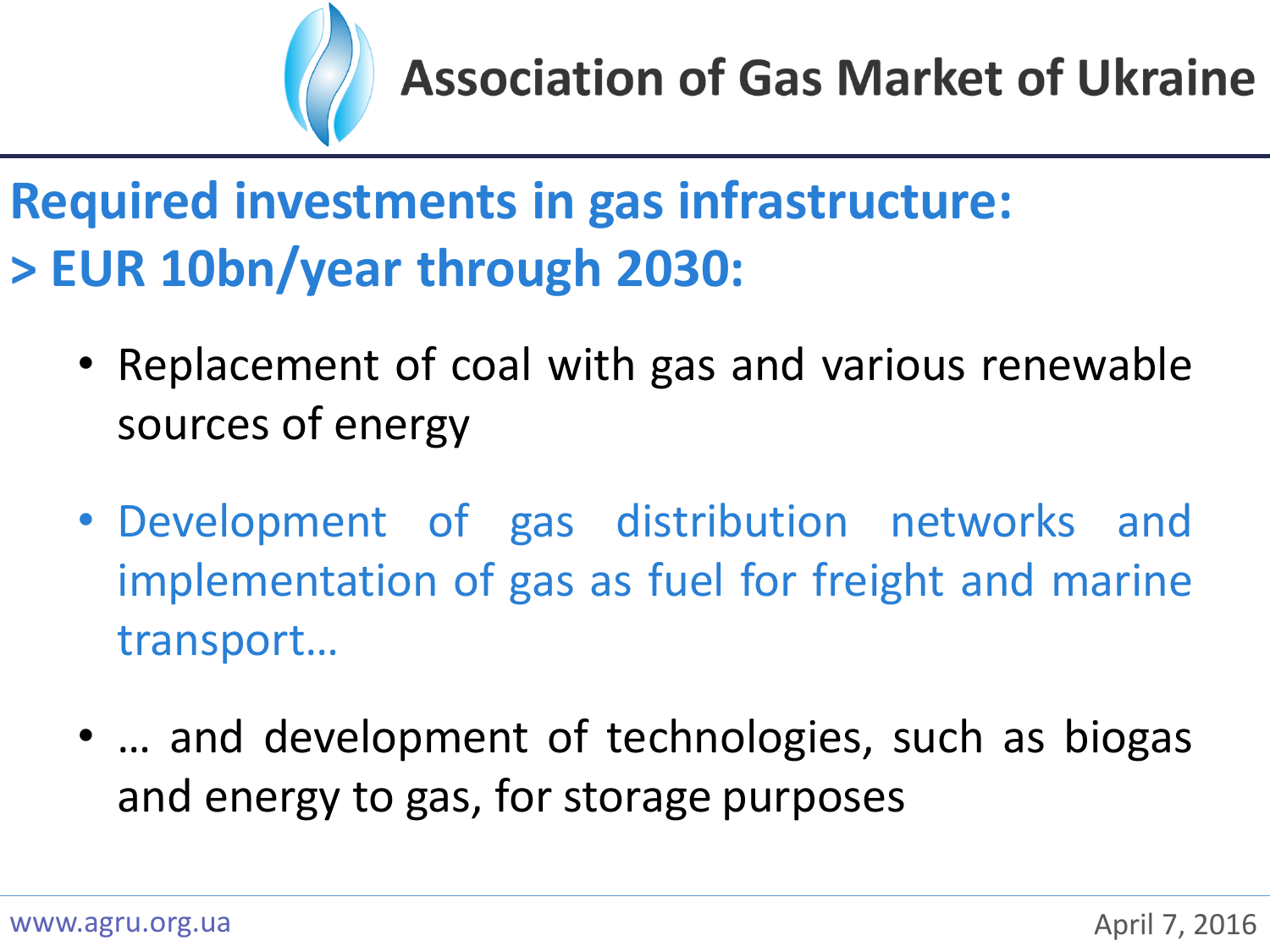

# **Situation in Ukraine?**

www.agru.org.ua

April 7, 2016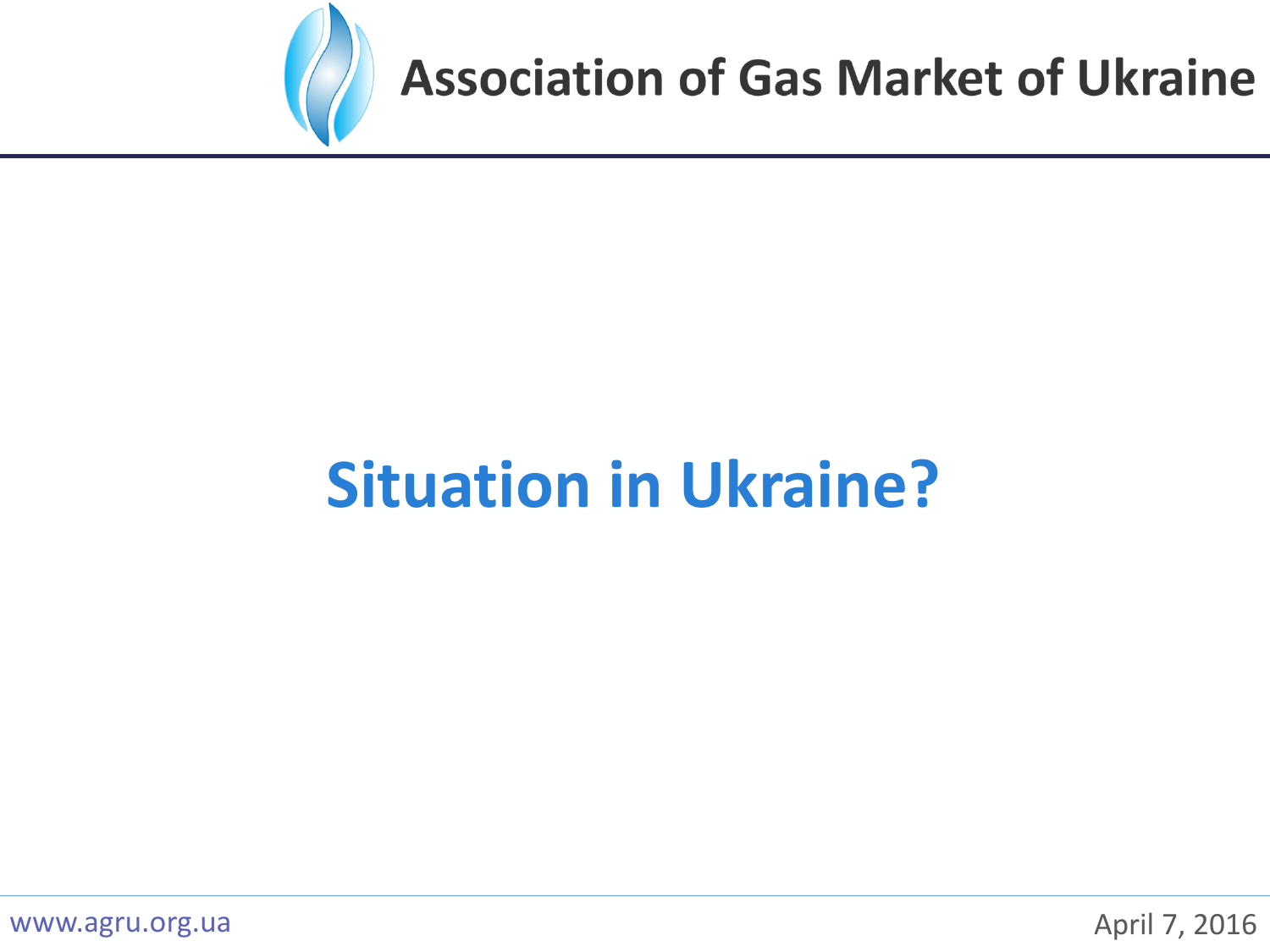

### **Gas distribution in Ukraine**

- Length of gas distribution networks: **> 350 000 km**
- Number of gas distribution points: **> 60 000**
- Number of gasified appartments: **≈ 12 000 000**
- Urban/rural communities gasification: **78%/28%**
- Number of industry employees: **≈ 60 000**
- Annual gas consumption: **34.9 bcm**
- 
- 
- 
- 
- -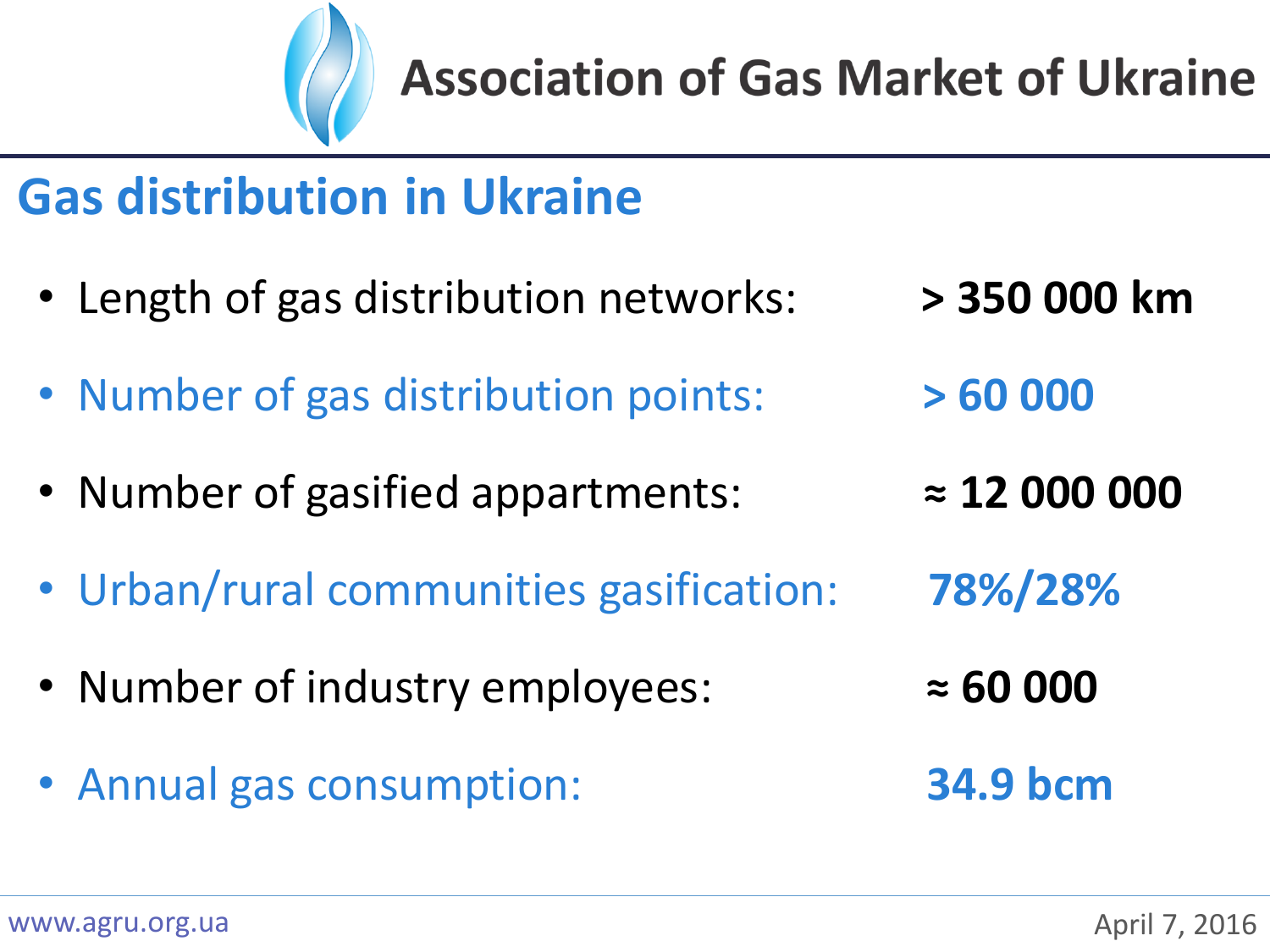

#### **Ukraine vs. Europe**

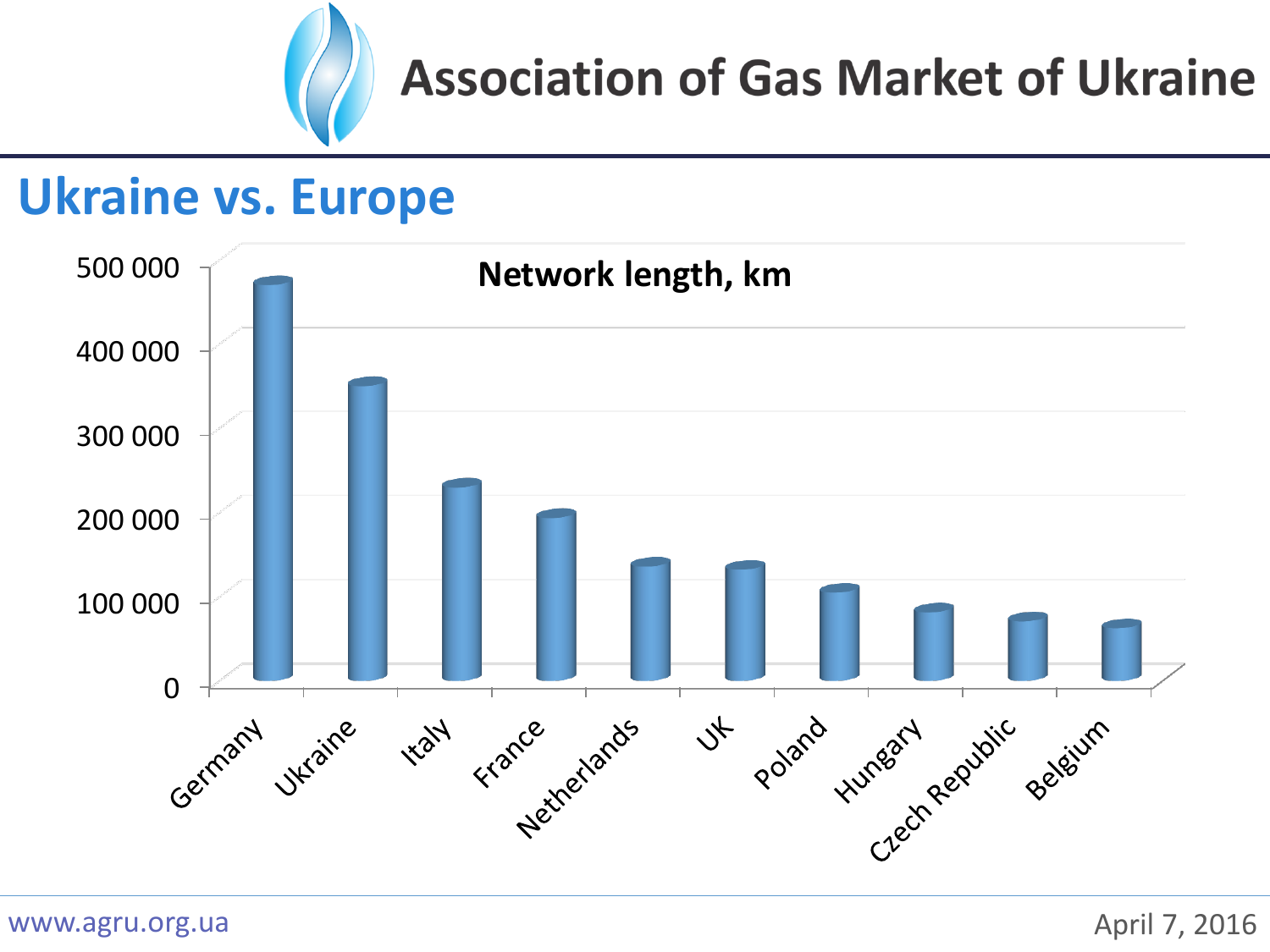

#### **Ukraine vs. EU**



*\*Data from Global Energy Statistical Yearbook 2015*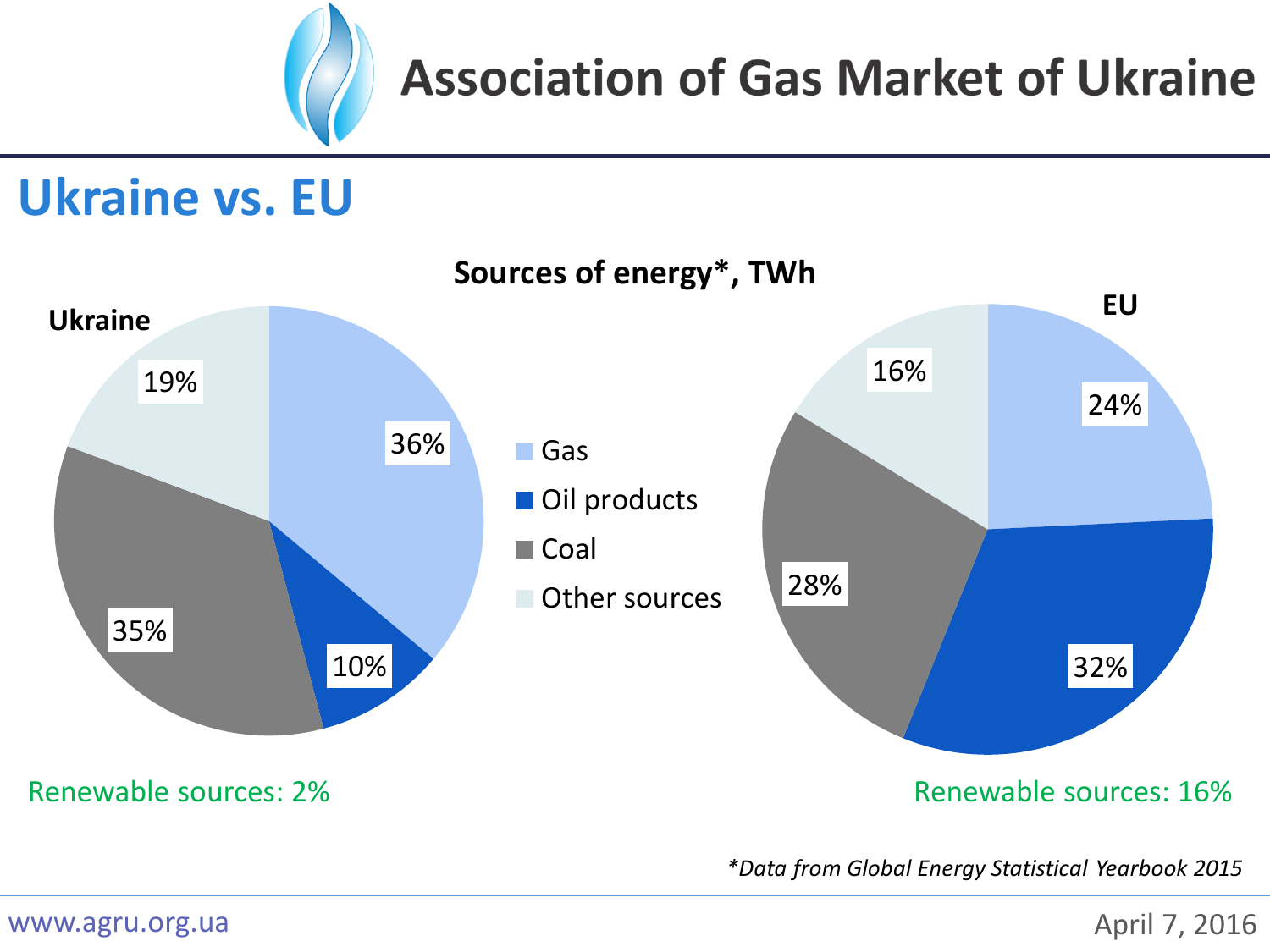

### **Challenges for gas distribution**

- Creating conditions for attracting investments into maintenance and development of gas distribution systems through conscious transition to incentive-based regulation
- Installing 3.5 million gas meters for households
- Replacing 2 million gas meters that have exceeded 20 years of service life set by producers
- Installing smart systems for remote collection of gas consumption data
- Improving the effectiveness of existing gas distribution networks through the implementation of modern technologies
- Replacing obsolete gas regulating equipment in households
- Reducing technological losses through installation of modern gas equipment and devices
- Conducting comprehensive inventory and certification of facilities and equipment of the gas distribution systems based on modern geographic information systems
- Ensuring the development of territories through comprehensive gasification of urban and rural communities based on long-term (10-year) strategy
- Facilitating connection of biogas producers to gas distribution systems